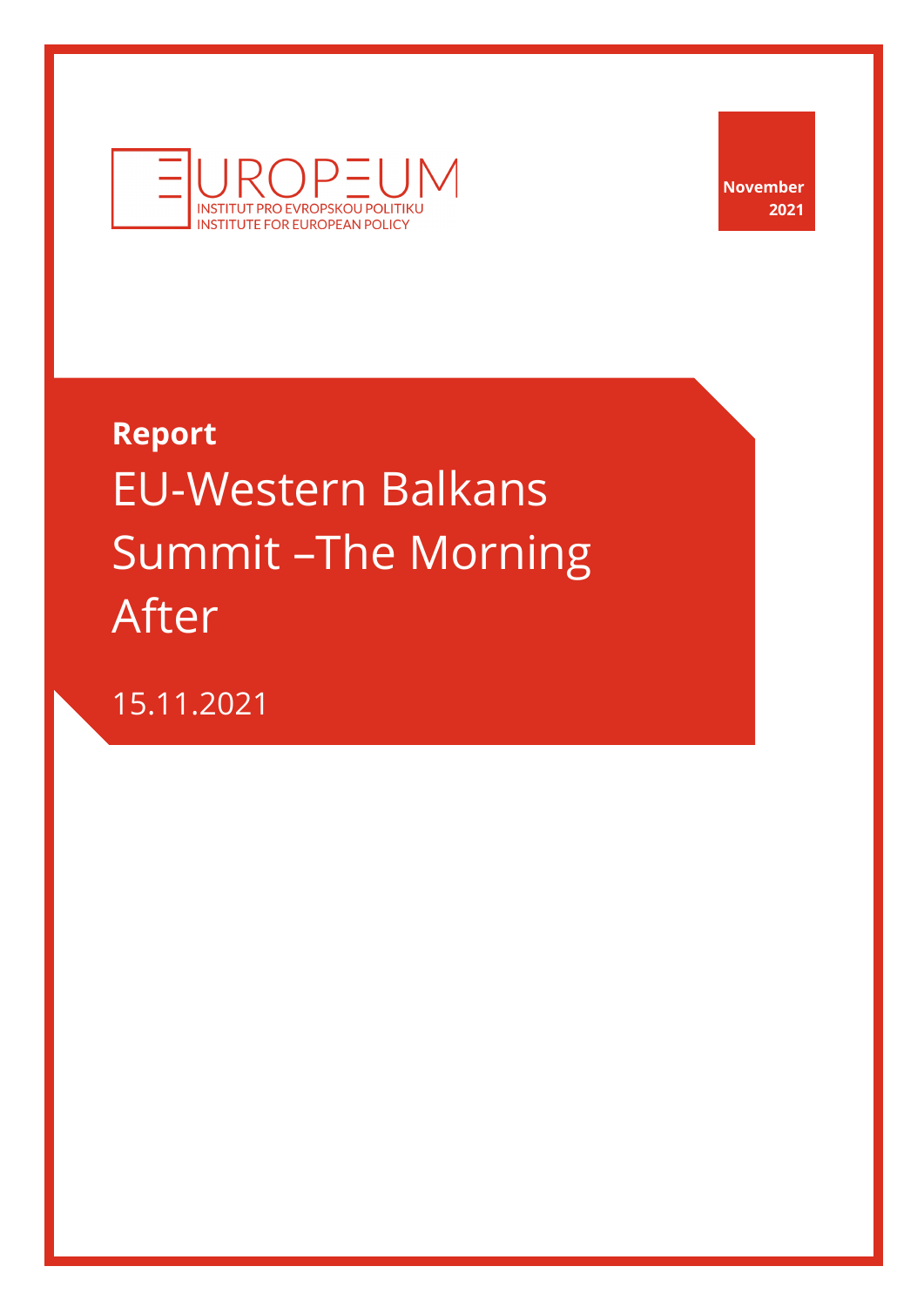

The conference *EU-Western Balkan Summit – The Morning After* took place in Carolinum, a building of Charles University, on November 5, 2021. During the panel, speakers discussed relations between the European Union and Western Balkans and ways how to get the EU enlargement agenda back on track from the state of a deep crisis. The debate was moderated by Jana Juzová, Research Fellow at the Institute for European Policy EUROPEUM. Introductory and closing remarks were delivered by Milena Hrdinková, State Secretary for European Affairs at the Office of the Government of the Czech Republic, the Ambassador of the Republic of Slovenia, Tanja Strniša, and Tomáš Weiss, Deputy Director for Research at the Institute of International Studies, Faculty of Social Sciences, Charles University.

First, Peter Grk, National Coordinator for the Western Balkans at the Ministry of Foreign Affairs of the Republic of Slovenia, assessed the outcomes of the last EU-Western Balkans Summit held in Brdo pri Kranju on October 6, 2021. According to his evaluation, the compromise reached at the Summit was positive as it lays grounds for more success in the future. He also emphasized the importance of these summits and their regular organization as they concentrate the attention on the Western Balkan countries. In his statement, Peter Grk mentioned that it is important for the EU to start pursuing its strategic interests in the region instead of just reacting to the developments.

The Ambassador of France, H.E. Alexis Dutertre, drew attention to the incorrectness of the cliché that France opposes the enlargement of the European Union to the Western Balkans. On the contrary, he claimed that the French stance on the admission of countries from the Western Balkans region has always been favorable. Given that, Mr. Duterte appreciated the effort of Slovenia to open the accession negotiations with Albania and North Macedonia. On the other hand, he emphasized the importance of the fulfillment of the Copenhagen criteria by the potential future members of the EU. Regarding the EU's involvement in the region, he suggested some areas where the EU and Western Balkan countries should be more proactive in the current situation, without looking ahead to the prospect of the Western Balkans' membership in the



EU. These are for example finishing of regional common market, implementation of the Economic and Investment Plan, stronger security cooperation between the EU and the region, or promotion of regional cooperation.

Janina Hřebíčková, Special Envoy for the West Balkans at the Ministry of Foreign Affairs of the Czech Republic, mentioned the long-lasting support from Czechia to the region of Western Balkans. She confirmed the perspective of the EU accession of the Western Balkans countries would be an important topic during the Czech presidency of the European Union in the second part of 2022. According to her, there is a fatigue in the region caused by the longlasting EU integration process without evident progress supported by interference of external actors into Western Balkans' domestic affairs. She also emphasized the importance of strengthening of security in the region, especially in the face of external disruptive forces in play, and the fact that Czechia stands strongly against emerging nationalist tendencies or intro-ethnic tensions in the region, putting reconciliation to the core of the EU's engagement in the Western Balkans. In regard to the current deadlock in the enlargement process, she suggested the EU should seriously consider the option of decoupling the accession negotiations of Albania and North Macedonia.

Zoran Nechev, Senior Researcher at Institute for Democracy "Societas Civilis" – Skopje, claimed that the best step how to move forward in the EU-Western Balkans relations is to treat countries from the region as future EU member states. The Western Balkans countries should thus be included in the EU Justice Scoreboard or the economic European Semester, instead of inventing new tools. According to Zoran Nechev, the rule of law needs to be enforced inside the EU as well because with decreasing respect for these values in the EU, there is a stronger push for authoritarian tendencies growing also in the Western Balkans. Finally, he claimed that an increased effort of EU member states to push the process forward is necessary to make the accession of Western Balkans countries to the European Union faster.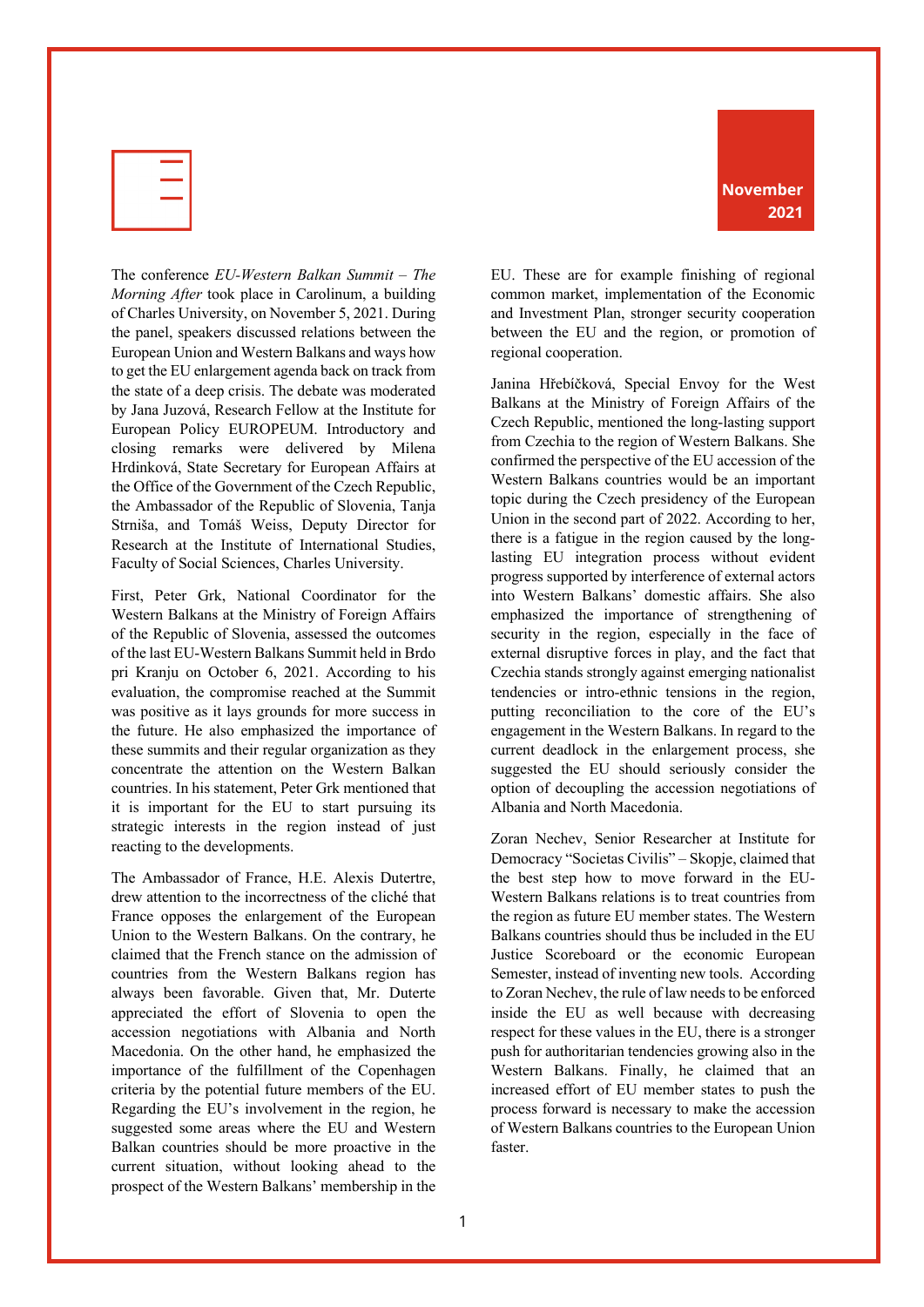| and the state of the state of the state of the state of the state of the state of the state of the state of th |
|----------------------------------------------------------------------------------------------------------------|
|                                                                                                                |
|                                                                                                                |
|                                                                                                                |

In general, speakers agreed that the Western Balkan countries are an integral part of Europe and their future inside the European Union needs to be further discussed and worked towards. However, there are still many areas that complicate the process – primarily the fulfillment of the Copenhagen criteria and the threatened security and stability in the region. **November 2021**